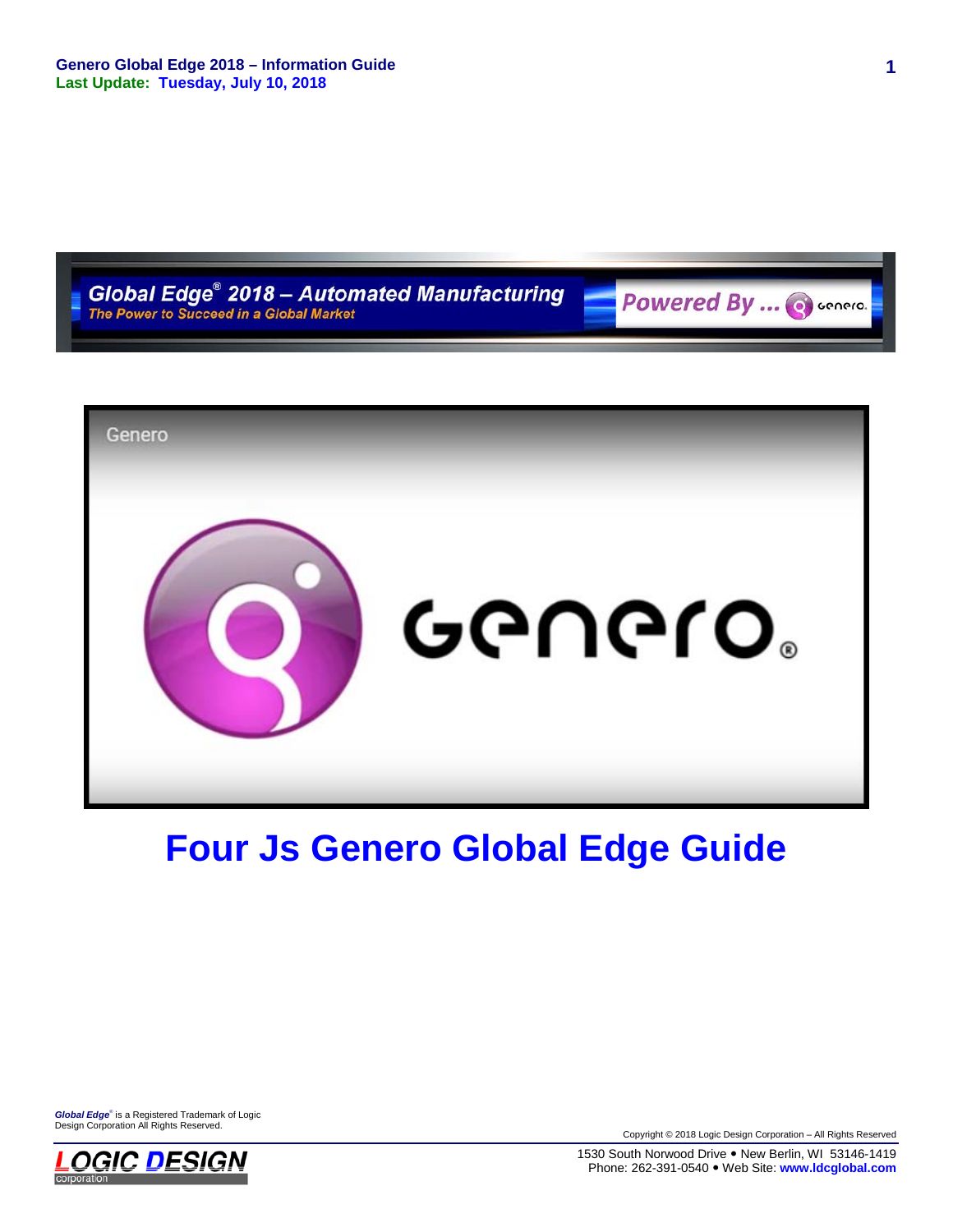# *Logic Design Corporation*

# *Four Js Partner Profile*

Founded in 1983, Logic Design Corporation (LDC) is a software development and technology integration company that specializes in innovative, leading edge software solutions that help manufacturing companies transform quoting, engineering and manufacturing to quote, design and build products better, faster and cheaper. With over 30 years of addressing the critical needs of manufacturing companies, LDC can provide your company with software and services that range from workflow software to manufacturing process consulting and to the design and programming of custom software applications. Our expertise helps manufacturing companies devise innovative methods to improve existing business and manufacturing procedures and processes to better compete in a competitive global manufacturing marketplace.

The core product of Logic Design Corporation is *Global Edge 2018 – Automated Manufacturing* that is developed utilizing the Four Js Genero software development platform:

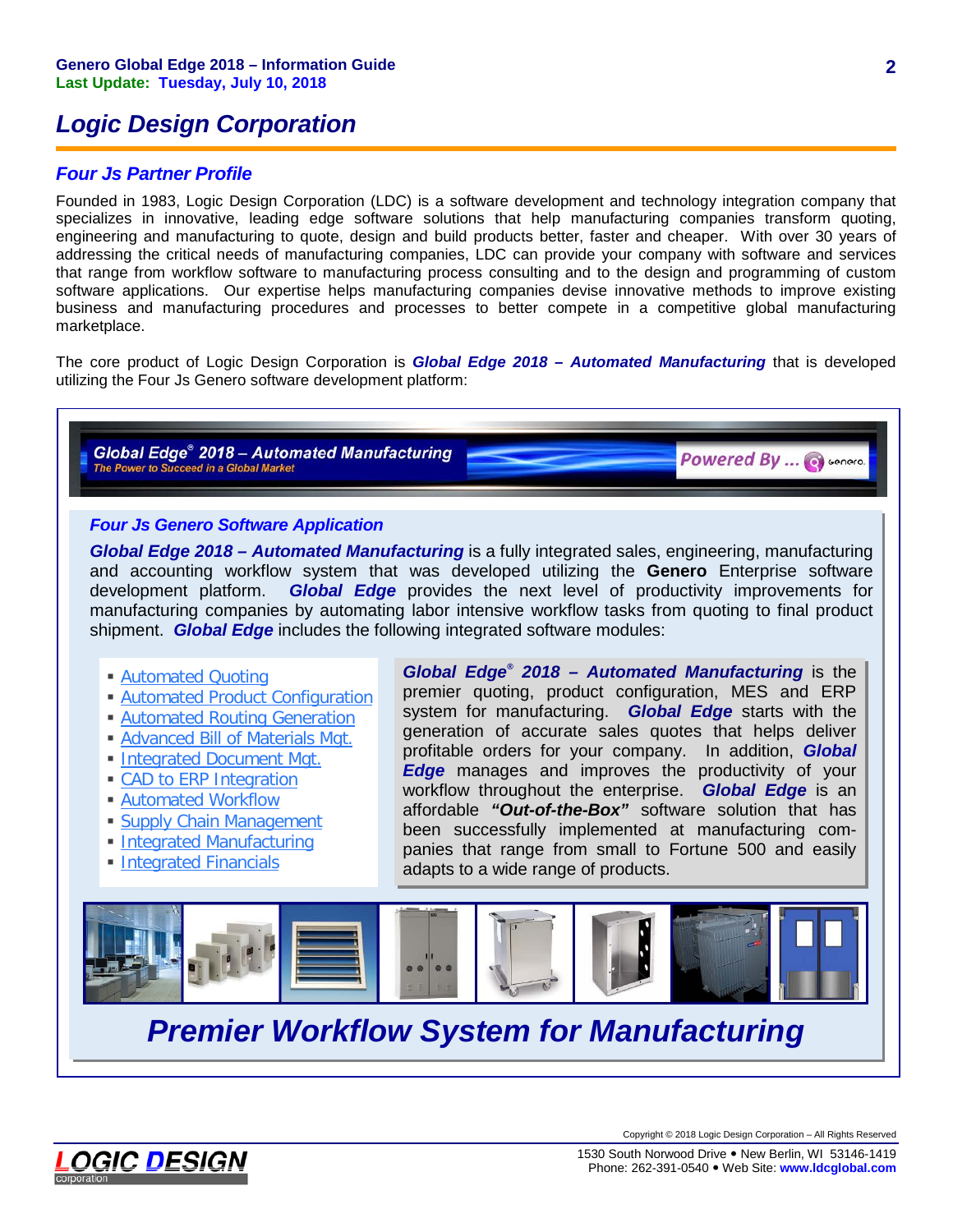#### **Genero Global Edge 2018 – Information Guide Last Update: Tuesday, July 10, 2018**

## *Four Js Genero Consulting Services*

Logic Design Corporation (LDC) is a software development and technology integration company that specializes in the design and development of Four Js **Genero** software applications. LDC has over 30 years of experience providing services in the following areas:

- **Genero** Application Design and Development
- **Informix ISQL and Informix 4GL Migration to Genero Enterprise**
- Database Architecture and Support
	- o Informix
	- o SQL Server
	- o Oracle
- Remote Support of Applications
- CAD API Programming
	- o SolidWorks
	- o Solid Edge
	- o Autodesk Inventor

### *Why Genero?*

- Four Js **Genero** supports our huge legacy code base (over 1 million lines of code)
- Four Js **Genero** is a very productive efficient software development language
- Four Js **Genero** is a modern full featured and capable software development environment

### *The Future of Genero Development*

Logic Design Corporation started with Informix iSQL and Informix 4GL and developed our software with the most productive tools available at the time. **Genero** software tools allowed us to continue with the most productive tools available as platforms evolved over the years. **Genero** is available to support the important platforms expected to be available in the coming decade. **Genero** is a full feature software development tool that provides us with features that allows us to keep our software modern and relevant offering our customers a powerful solution keeping them ahead of their competition."

*"Logic Design Corporation counts on Four Js Genero to develop Global Edge® 2018 – Automated Manufacturing software, our core product, because it enables us to efficiently develop and support our applications better than any of other set of development tools available."*

**Lars V. Hedman, President, Logic Design Corporation**

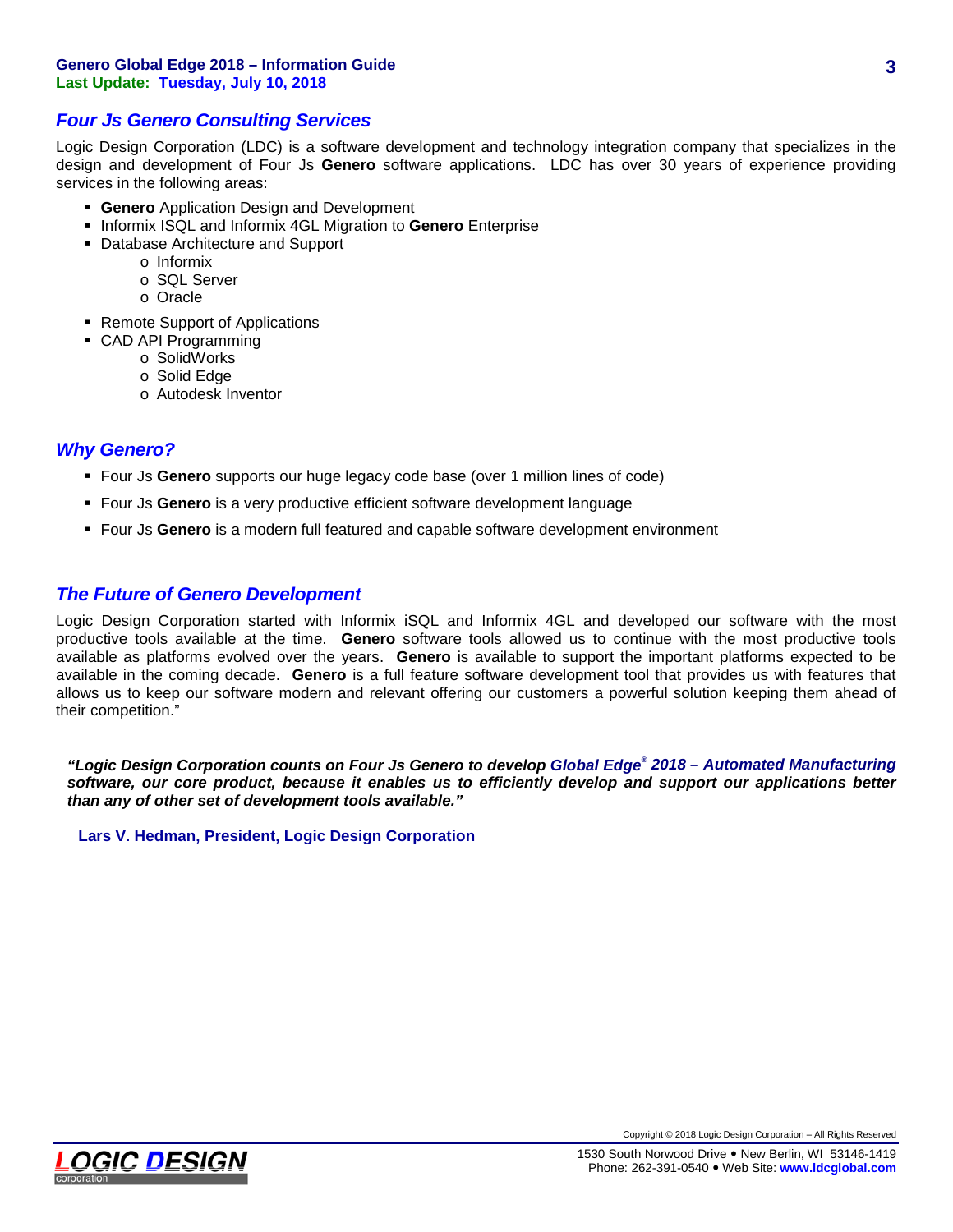# *LDC Consulting Services*



Founded in 1983, Logic Design Corporation is a software development and technology integration company that specializes in innovative solutions for engineering and manufacturing. With over 30 years of business, software and manufacturing experience, LDC can provide your company with services that range from business and manufacturing process consulting to the design and programming of custom software applications. Our expertise helps manufacturing companies devise innovative methods to improve existing business and manufacturing procedures and processes to better compete in a competitive global manufacturing marketplace.

LDC provides consulting services that includes the following areas of expertise:

- **Business Process Consulting**
- **Engineering & Manufacturing Process Consulting**
- **Software Development**
- **2D / 3D CAD Programming**

## *Business Process Consulting*



- **Strategic Business Planning**
- **Proposal / RFQ / Presentation Development**
- **Business Plan Development / Financial Modeling**
- **Project Management**
- **Enterprise Workflow Audit / Cost Analysis**

# *Engineering & Manufacturing Process Consulting*



- **Strategic Automation Planning**
- **Engineering & Manufacturing Workflow Planning & Execution**
- **Product Configuration**
- **Routing Planning & Implementation**
- **Shop Floor Integration**

### *Software Development*



- **Four Js Genero Software Design & Development**
- **Software Testing & Business Analysis**
- **Technology Integration Programming**
- **Web Site Design & Development**
- **Database / ERP Connectivity**

# *2D / 3D CAD Programming*



- **Product Configuration / 3D CAD Model Generation**
- **E** CAD API Programming
- **Shop Floor Drawing Preparation**
- **Machine Tool Programming**
- **CAD to ERP Integration**



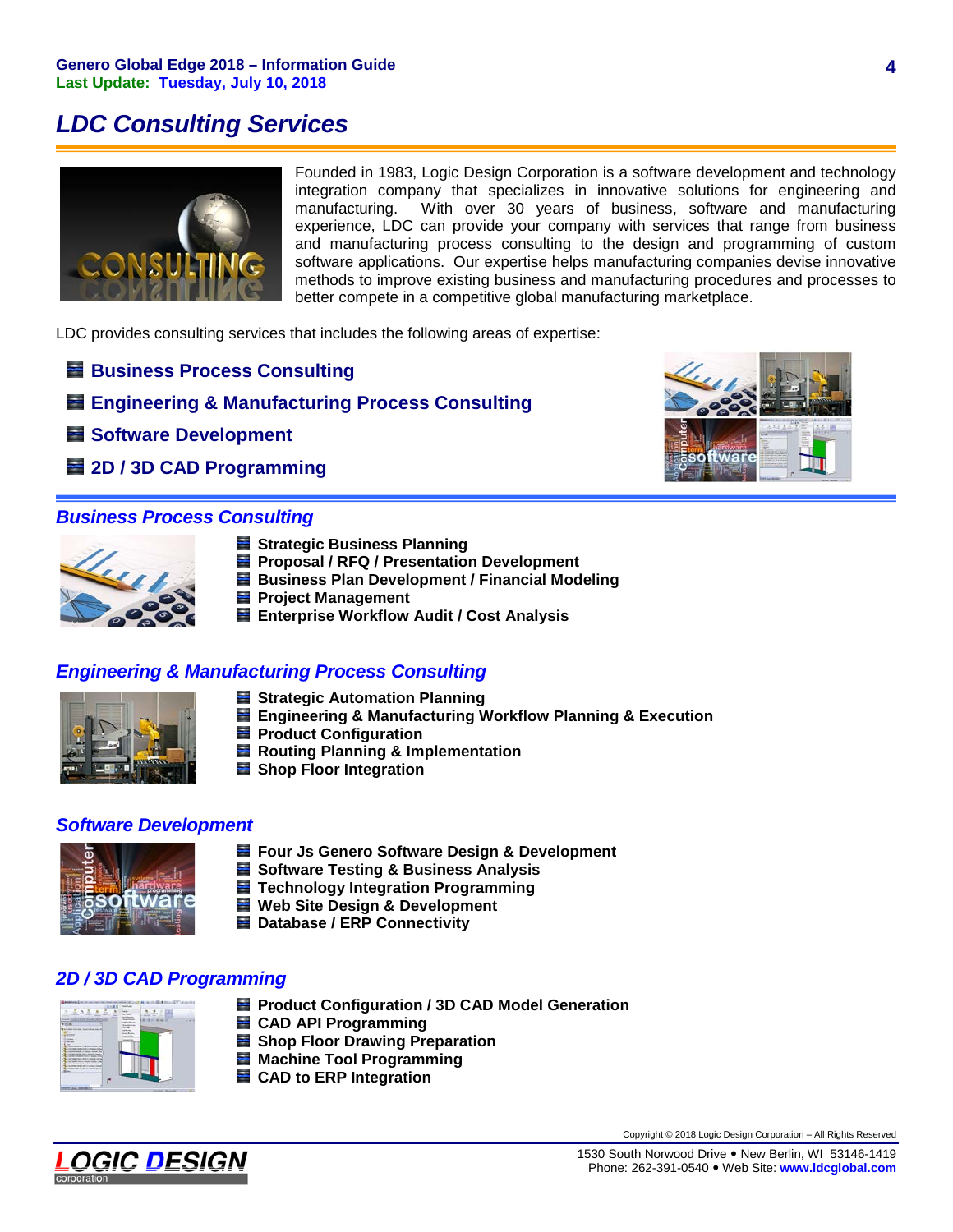# *LDC Consulting Services (Key Project History)*



Logic Design Corporation has delivered over a hundred successful projects since 1983 that range from consulting services to application software development. These projects have included the development of a complete accounting system, extensive 2D and 3D CAD software applications, design and programming of workflow software from quoting to final product shipment, including the direct integration and programming of shop floor machine tools. Most projects have included extensive process and workflow consulting to devise workflow and software solutions to automate labor intensive tasks throughout the entire manufacturing enterprise.

The following is some of the customers Logic Design Corporation has successfully completed projects for:

- **Cooper Power Systems – Waukesha, Wisconsin**
- **RAS Systems – Atlanta, Georgia / Sindelfingen, Germany**
- **DAVI Promau – Cesena, Italy**
- **Johnson Controls – Watertown / Milwaukee, Wisconsin**
- **TDK-Lambda Americas – Melville, New York**
- **Siemens Water Technologies – Waukesha, Wisconsin**
- **Carron Net Company – Two Rivers, Wisconsin**
- **AFW Foundry – Lannon, Wisconsin**
- **Estes Design & Manufacturing – Indianpolis, Indiana**
- **Expro Americas – Burleson, Texas**
- **Nelson Industries – Black River Falls, Wisconsin**
- **Aztek Engineering – Boulder, Colorado**
- Safway Steel Waukesha, Wisconsin
- **Thermo Electron Kaukauna, Wisconsin**

#### *Proven Real-World Successes*

#### *Cooper Power Systems – Waukesha, Wisconsin*

Cooper Power Systems is a Fortune 500 company that designs and manufacturers power distribution transformers.



As a result of the products and services delivered to Cooper Power Systems by Logic Design Corporation, a success story article was published in The Fabricator Magazine in the August 2009 issue. The Fabricator Magazine is the preeminent publication in the sheet metal fabrication industry. The following is a link to the success story article as it appears on The Fabricator web site and as it appears on the Logic Design Corporation web site:

<http://www.thefabricator.com/article/folding/koing-keystrokes> <http://www.ldcglobal.com/images/The-Fabricator-August-2009.pdf>

### *Johnson Controls – Watertown / Milwaukee, Wisconsin*

Johnson Controls (JCI), a Fortune 500 company, is a leading provider of equipment, controls and Johnson services for heating, ventilating, air conditioning, refrigeration and security systems.



As a result of the products and services delivered to Johnson Controls by Logic Design Corporation, a success story article was published in Informix Magazine in the Summer 2000 issue. The following is a link to the success story article as it appears on the Logic Design Corporation web site:

<http://www.ldcglobal.com/images/Johnson-Controls-Success-Story.pdf>

**5**

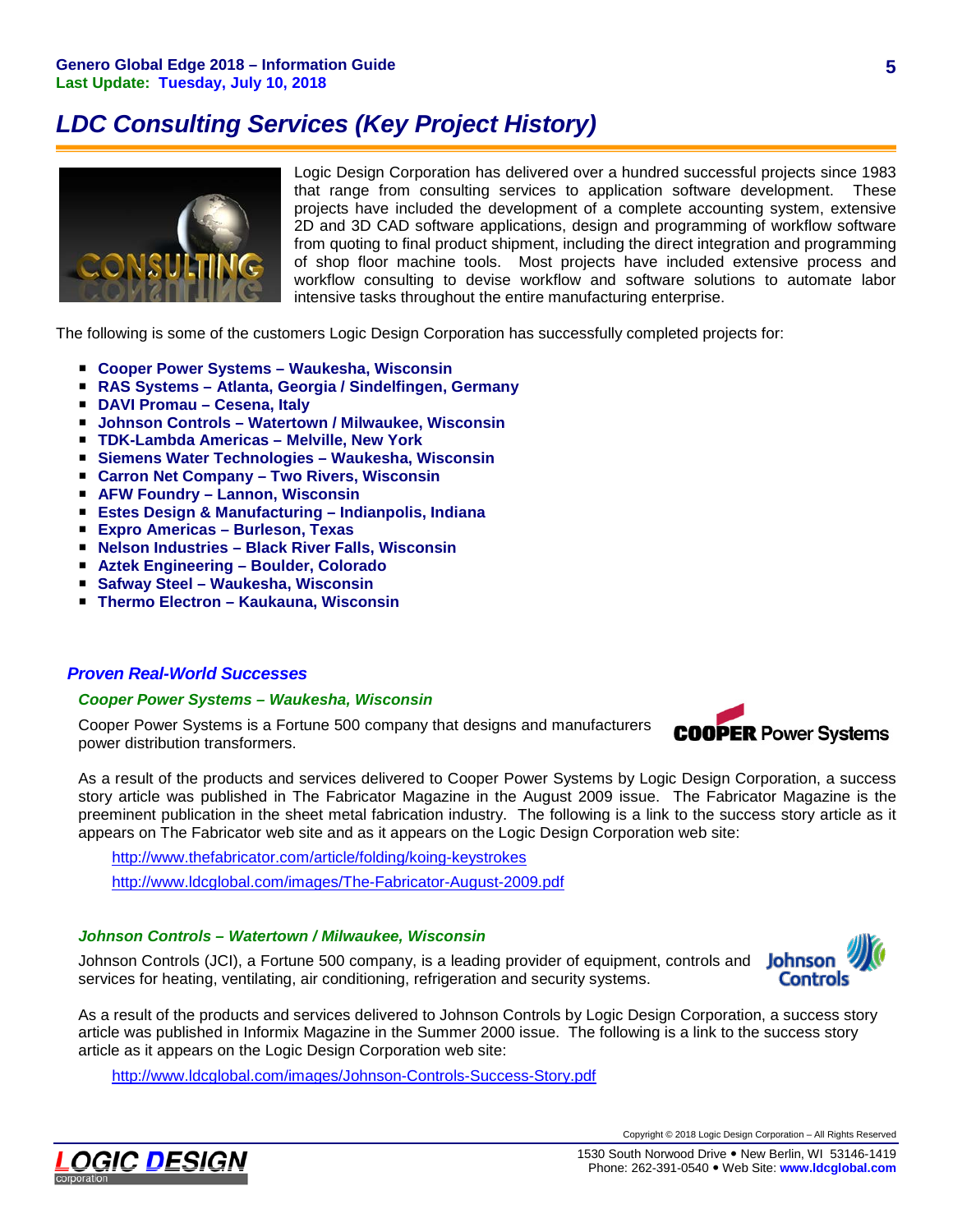# *Lars V. Hedman, Senior Consultant*



Mr. Hedman is Co-Founder and President of Logic Design Corporation with extensive experience working with manufacturing companies that range from small to Fortune 500 developing innovative methods that help transform engineering and manufacturing. His experience includes consultation on and design of engineering and manufacturing software solutions that range from PLM (Product Lifecycle Management) to ERP (Enterprise Resource Planning) software. Mr. Hedman has extensive experience in business process consulting and the development of company strategies and business planning. As President of Logic Design Corporation, Mr. Hedman has extensive experience in business development including the development and execution of effective sales and marketing plans. He received a Bachelor's of Applied Science Degree from St. Mary's University in San Antonio, Texas.

His consulting background includes the following:

- **Strategic Business Planning**
- **Business Plan Development / Financial Modeling**
- **Project Management**
- **Enterprise Workflow Audit / Cost Analysis**
- **Strategic Automation Planning**
- **Engineering & Manufacturing Workflow Planning & Execution**
- **Product Configuration / Routing Planning & Implementation**
- **Software Testing & Business Analysis**
- **Web Site Design & Development**

Lars Hedman has extensive experience in all facets of a software company. This includes the entrepreneurial drive to formulate ideas to address the manufacturing marketplace and successfully execute those ideas. Mr. Hedman has the experience and expertise to work in a team environment to promote the ideas of many to determine the best and practical solution to marketplace challenges. This is driven by the experience of consulting with hundreds of people and companies throughout the years to better understand how the design and manufacturing process works within a manufacturing environment. The objective of the products and services of Logic Design Corporation has been to determine the common methods utilized by several manufacturing companies to devise a common software solution that applies to most manufacturing companies.

The net result of this philosophy, which has been carried through the LDC developed *Global Edge 2018 – Automated Manufacturing* software [\(http://www.ldcglobal.com/images/Logic-Design-Corporation.pdf\)](http://www.ldcglobal.com/images/Logic-Design-Corporation.pdf), has been to develop an innovative and configurable software solution that solves the engineering and manufacturing workflow challenges of small, medium, and large scale manufacturing enterprises. Logic Design Corporation has been able to provide companies like Cooper Power Systems and Johnson Controls with innovative software solutions that help transform their engineering and manufacturing workflow process.